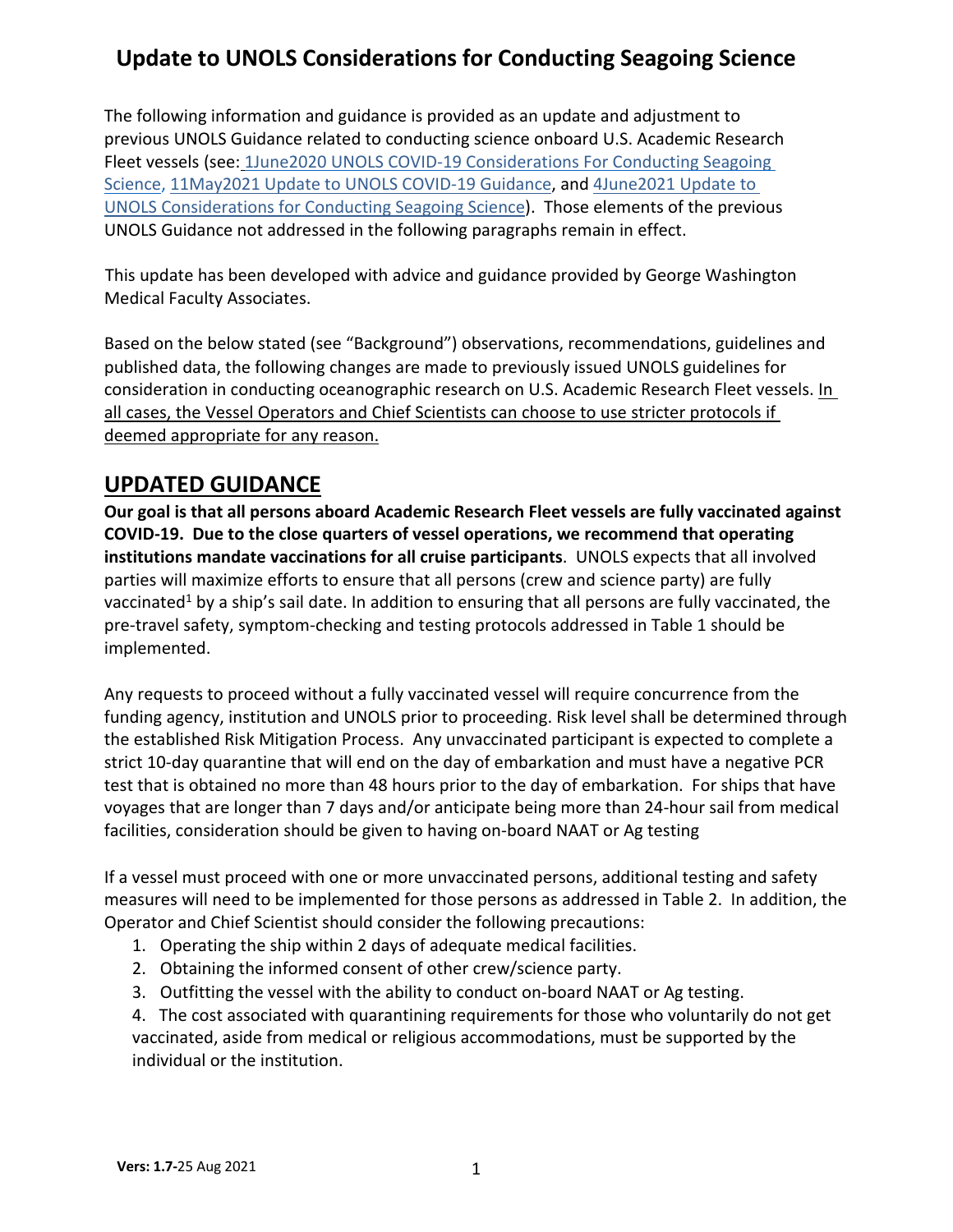|                                               | <b>Action Required</b>                                                           |  |  |
|-----------------------------------------------|----------------------------------------------------------------------------------|--|--|
| At least 14 days prior to travel <sup>2</sup> | <b>Submit COVID-19 Vaccination Documentation</b>                                 |  |  |
| At least 7 days prior to travel               | Begin Pre-travel safety measures:                                                |  |  |
|                                               | Avoid all crowded public <sup>3</sup> spaces                                     |  |  |
|                                               | Mask in all crowded outdoor spaces<br>$\bullet$                                  |  |  |
|                                               | Mask in all indoor public spaces<br>$\bullet$                                    |  |  |
|                                               | Mask in indoor private <sup>4</sup> spaces (e.g. home) if there are<br>$\bullet$ |  |  |
|                                               | unvaccinated (e.g. young children) and/or                                        |  |  |
|                                               | immunocompromised persons in the same household                                  |  |  |
| At least 7 days prior to travel               | Begin daily symptom tracking <sup>5</sup>                                        |  |  |
|                                               | If develop symptoms of possible COVID-19, initiate<br>$\bullet$                  |  |  |
|                                               | quarantine and obtain RT-PCR test.                                               |  |  |
|                                               | There should be at least 48 hours between this test                              |  |  |
|                                               | and the pre-travel test                                                          |  |  |
| 1-3 days prior to embarkation                 | RT-PCR <sup>6</sup> Pre-Travel Testing                                           |  |  |
|                                               | Tests should be as close as possible to travel date.                             |  |  |
| Upon embarkation                              | RT-PCR <sup>6</sup> or Ag <sup>7</sup> test on embarkation <sup>10</sup>         |  |  |
|                                               | Tests should be as close as possible to embarkation.                             |  |  |

### **Table 1 – Fully Vaccinated Persons1**

### **Table 2 – Persons Not Fully Vaccinated**

|                                 | <b>Action Required</b>                                                                                                                                                                                                                                                                                                                                                                                                                                                                             |  |
|---------------------------------|----------------------------------------------------------------------------------------------------------------------------------------------------------------------------------------------------------------------------------------------------------------------------------------------------------------------------------------------------------------------------------------------------------------------------------------------------------------------------------------------------|--|
| 15-17 days prior to embarkation | Complete RT-PCR <sup>6</sup>                                                                                                                                                                                                                                                                                                                                                                                                                                                                       |  |
| 14 days prior to embarkation    | Submit any COVID-19 vaccination documentation <sup>8</sup>                                                                                                                                                                                                                                                                                                                                                                                                                                         |  |
| 14 days prior to embarkation    | Begin pre-quarantine safety measures:<br>1.<br>Avoid crowded indoor public spaces<br>Mask in all indoor public spaces<br>Mask in all indoor private spaces (e.g. home) if there<br>are unvaccinated (e.g. young children) and/or<br>immunocompromised persons in the same<br>household<br>2. Begin daily symptom tracking.<br>If develop symptoms of possible COVID-19, initiate<br>$\bullet$<br>quarantine and obtain RT-PCR test.<br>There should be at least 48 hours between this test and the |  |
| 10 days before embarkation      | pre-travel test<br>Begin Pre-embarkation quarantine <sup>9</sup>                                                                                                                                                                                                                                                                                                                                                                                                                                   |  |
| ~2 days prior to embarkation    | PCR <sup>6</sup> or Ag <sup>7</sup> test <sup>10</sup><br>Tests should be as close as possible to embarkation date.                                                                                                                                                                                                                                                                                                                                                                                |  |

Key:

1. A person is considered fully vaccinated 14 days after completing a full vaccine series. (1 shot of J&J, 2 shots for all other series). *A person who qualifies for a "booster" vaccine dose should consult with their physician regarding the necessity of such additional doses*

- 2. Travel begins when a person leaves their last place of residence to join the vessel.
- 3. Public is defined as an event or space with more than one household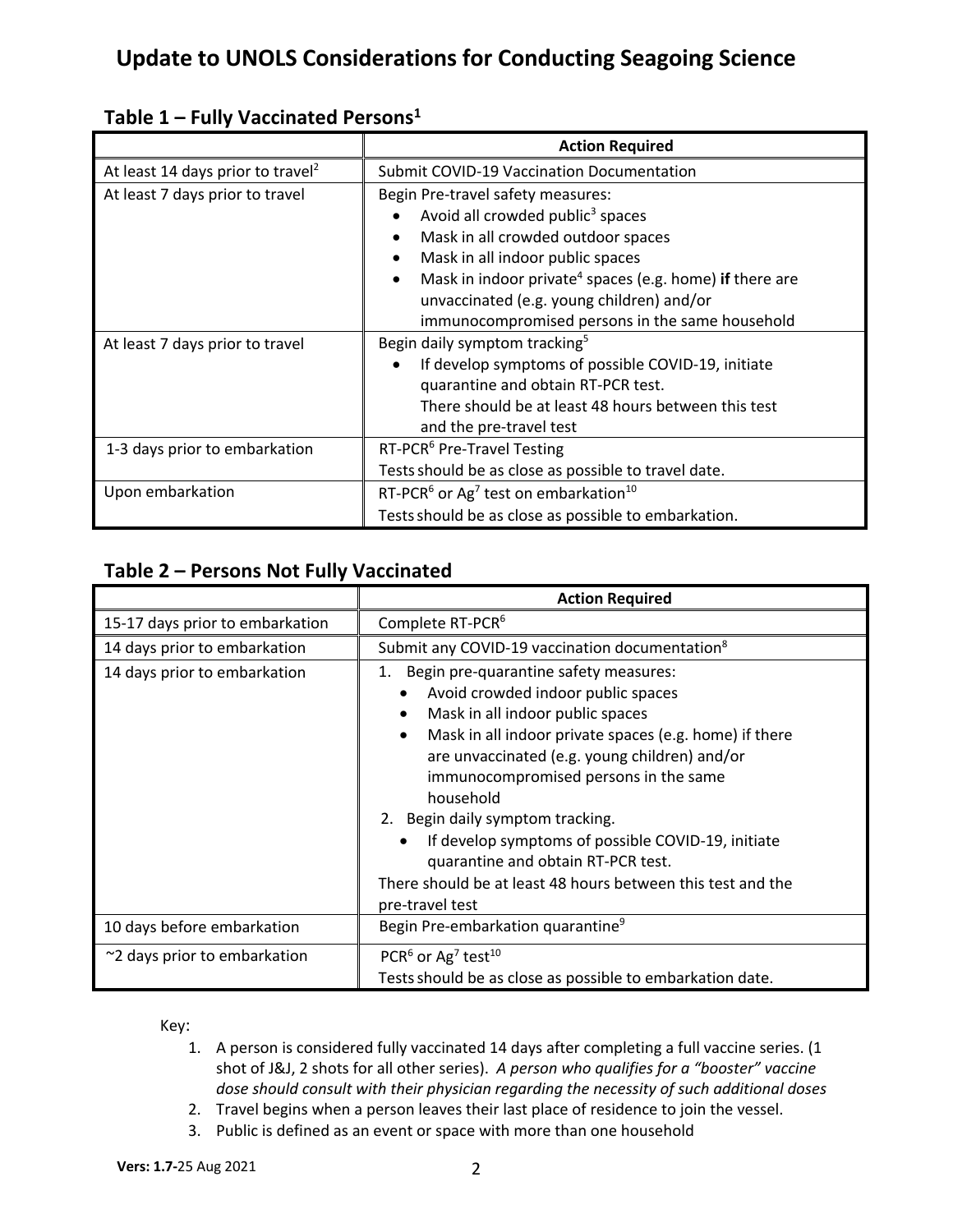- 4. Private is defined as occurring in and including only persons from one's own household
- 5. CDC COVID-19 symptoms
- 6. PCR: any CDC recognized Nucleic Acid Amplification Test (NAAT<sup>1</sup>) test. CDC recognized NAAT - Nucleic Acid Amplification Test – see: https://www.cdc.gov/coronavirus/2019-ncov/lab/naats.html
- 7. Ag: any CDC recognized Antigen test.
- 8. This includes incomplete series (e.g. one vaccine of a 2-shot series) or vaccination with a vaccine that has not had FDA or WHO approval (EUA/EUL)
- 9. Quarantine: For purposes of this document, only persons not fully vaccinated against COVID-19 are expected to complete pre-embarkation quarantine (unless quarantine is instituted by another health authority- for e.g. as a result of contact tracing efforts). During the quarantine period, persons are expected to establish single-occupancy residence and to take their meals in their residence.
- 10. If a person has a positive PCR (or any NAAT) or Ag test they will not be allowed to sail (or board a vessel). Before being allowed to board, they must be cleared by a physician. Unless they are recently recovered from COVID-19, they will need to complete a period of ISOLATION before they are allowed to sail. The necessity of repeating the testing (for e.g. documenting a negative Ag test) will be left to physician discretion. Currently, documenting a negative PCR test is not considered an alternative to isolation and is not needed to provide clearance once isolation is completed.

Risk levels shall be determined through the established Risk Mitigation Process. Any requests to proceed without quarantine for high risk cruises require concurrence from the funding agency, institution and UNOLS prior to proceeding. **In all cases, current or more strict protocols can be utilized in cases where risk levels are determined to be significant.**

**When determining risk:** Considerations in determining risk should include distance from shore, cruise duration, investment, science party size, whether public transport travel is required, the number of high-risk participants, the ratio of vaccinated to unvaccinated persons.

**Travel Recommendations** – for crew and science party who travel to meet the ship

- Travel to port should be conducted in private vehicle when possible.
- Travelers should always wear a mask and minimize interaction during travel.

### **Background**

#### **Vaccinations**

Persons who have been fully vaccinated against COVID-19 can be infected with the virus. Despite becoming infected, they are much more likely to have subclinical (asymptomatic) illness. Such persons, despite being vaccinated and asymptomatic can transmit COVID-19 to others.

A small percentage of vaccinated persons who become infected will manifest clinical illness (breakthrough cases) and have the following repercussions to becoming infected:

- Manifest any signs of infection
- Become seriously ill and/or need hospitalization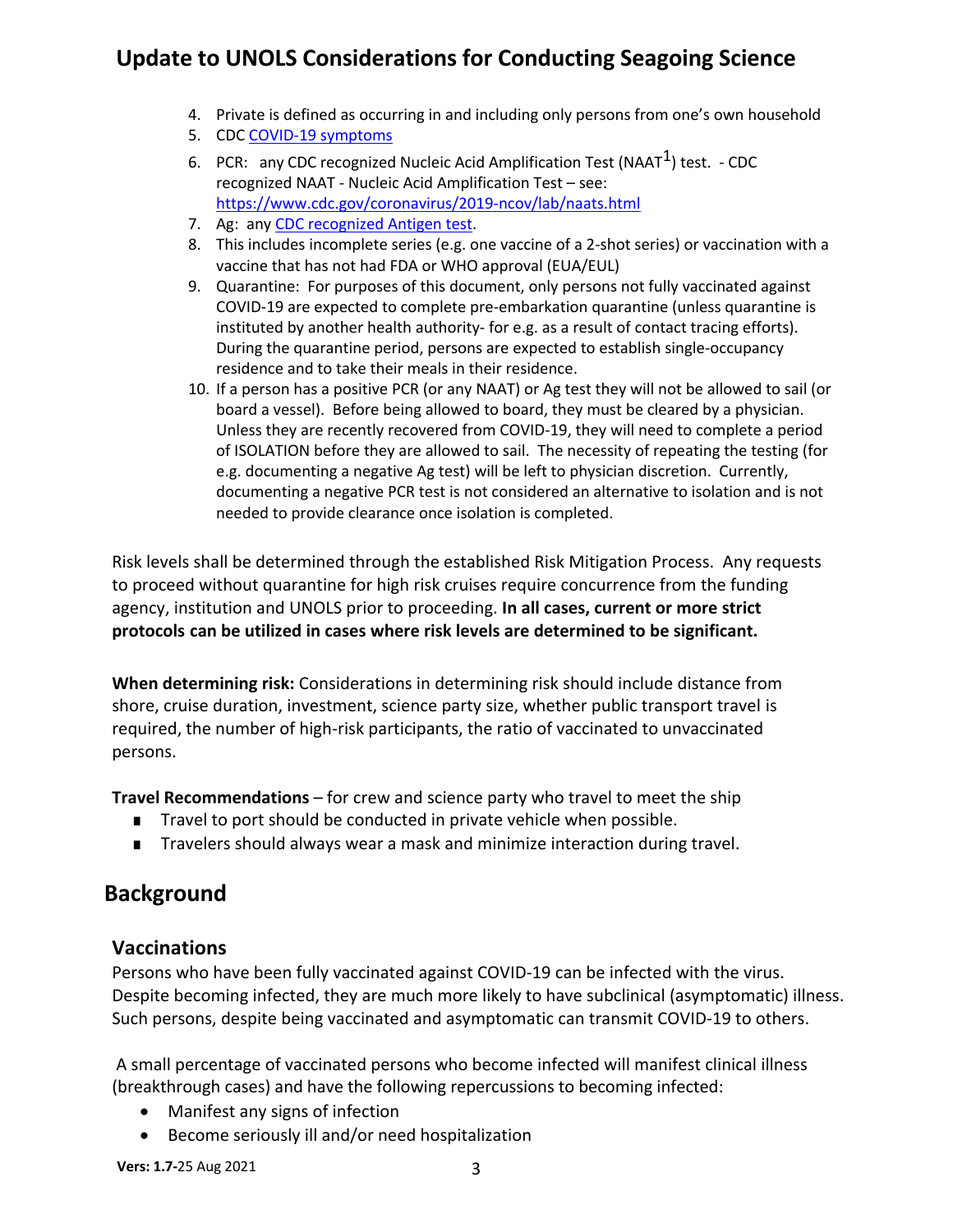- Die from COVID-19 complications.
- Transmit COVID-19 to others

The potential for true vaccine failure (being vaccinated but not mount an adequate immune response) is low in the general population. In the populations with increased rates of vaccine failure (e.g., persons with cancer, recipients of organ transplants, etc.), the CDC currently recommends a 3rd vaccine dose. Recommendations for an additional dose of J&J have not been released.

https://www.cdc.gov/coronavirus/2019-ncov/vaccines/recommendations/immuno.html

#### **Vaccines**

Currently one vaccine is fully approved by the U.S. Food & Drug Administration.

o Pfizer-BioNTech vaccination: 2 doses

Two vaccines are authorized under an Emergency Use Authorization (EUA) by the U.S. Food & Drug Administration (FDA):

- o Moderna COVID-19 vaccination: 2 doses
- o Johnson & Johnson Janssen COVID-19 vaccination: 1 dose

On August 18, 2021 HHS issued a press release outlining plans to offer booster doses to immunocompetent persons who have been fully vaccinated. Details on the rollout of these vaccines are pending and for now, persons who are 14 days out from completing the above regimen will be considered fully vaccinated. Booster doses are not anticipated to be offered before the week of September 20, 2021.

See: https://www.cdc.gov/media/releases/2021/s0818-covid-19-booster-shots.html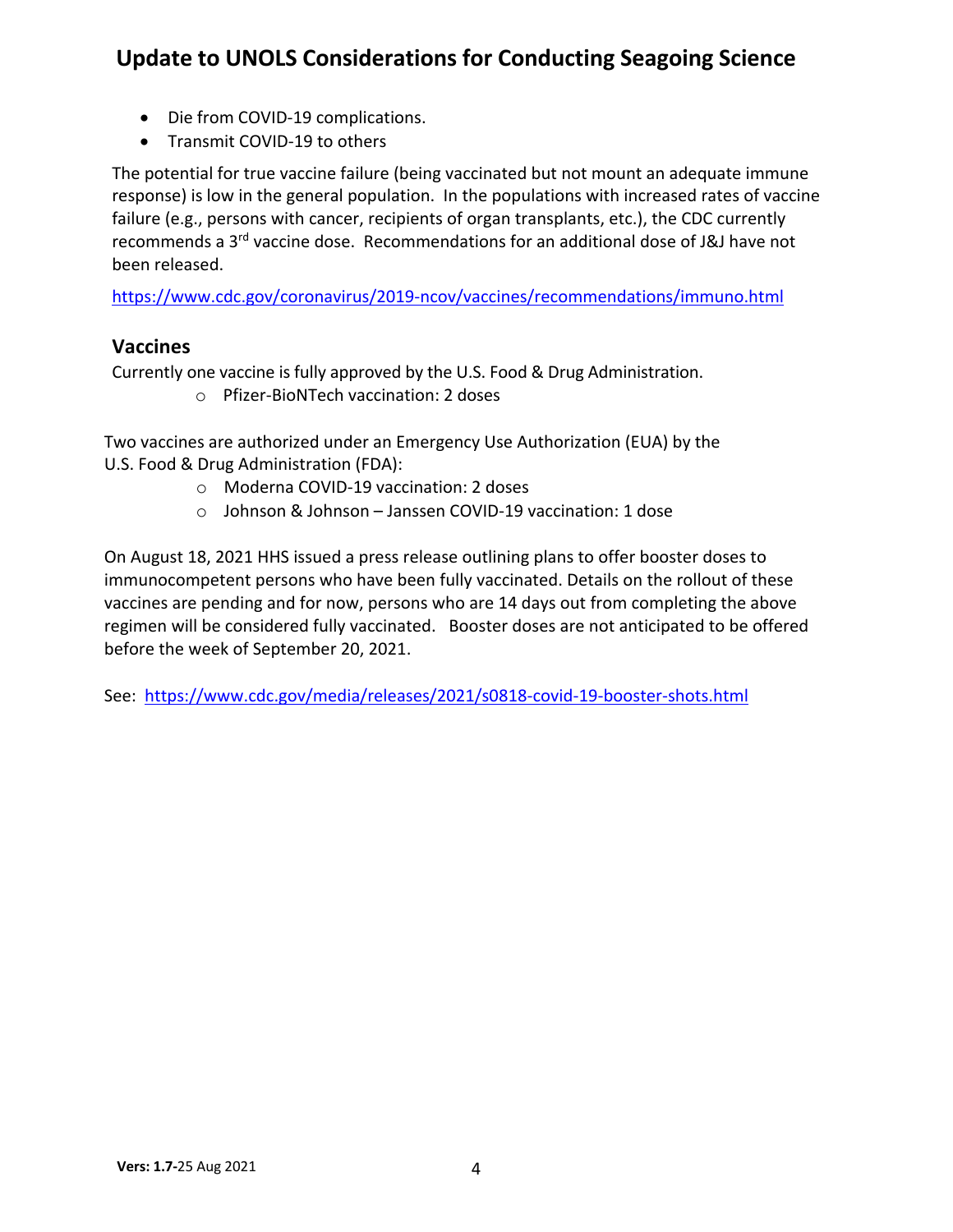In addition to the above 2 vaccines, the WHO has given EUL approval to:

- o Astra Zeneca: 2 doses
- o Sinopharm
- o Sinovac
- Published data indicates that all FDA/WHO EUA/EUL vaccines are safe and effective, but surveillance for effectiveness and adverse events continues.
- Moderna petitioned the FDA forfull approval in early June 2021.

#### **U.S. Vaccination Status**

As of August 25, vaccinated data:

- Total Population
	- o ~52% are fully vaccinated
	- o ~61% are partially vaccinated

Globally over four billion vaccine doses have been administered but overall vaccine availability and vaccination rates remain low in most countries.

#### **US Infection and Death Rates in U.S. by 7-Day Moving Average**

| Date          | Cases/day        | Deaths/day |
|---------------|------------------|------------|
| Jan 8, 2021   | $^{\sim}252,000$ | 3,364      |
| Feb 8, 2021   | $^{\sim}107,000$ | 2,488      |
| Mar 8, 2021   | 55,000           | 1,246      |
| Apr 8, 2021   | 63,000           | 601        |
| May 8, 2021   | 40,000           | 579        |
| May 22, 2021  | 24,000           | 504        |
| June 22 2021  | 12,000           | 252        |
| July 22, 2021 | 48,000           | 254        |
| Aug 25, 2021  | 141,000          | 775        |

#### **Avg#/day over last 7 days**

Based on these numbers and other trends, on July 28, 2021 the CDC issued the Interim Public Health Recommendations for Fully Vaccinated People

(https://www.cdc.gov/coronavirus/2019-ncov/vaccines/fully-vaccinated-guidance.html)

UNOLS calls attention to the following:

- 1. The fact that the CDC's current recommendations for all persons (vaccinated and unvaccinated) are INTERIM, and amendments are therefore expected.
- 2. The CDC makes explicit that these recommendations are subject to local governmental laws/regulations; business/workplace guidance.
- 3. The continued increase in vaccinations in the U.S is expected but no clear number has been set to define "herd immunity" or adequate to "return to normal".
- 4. The continued variability in vaccination rates and disease transmission rates at a state,